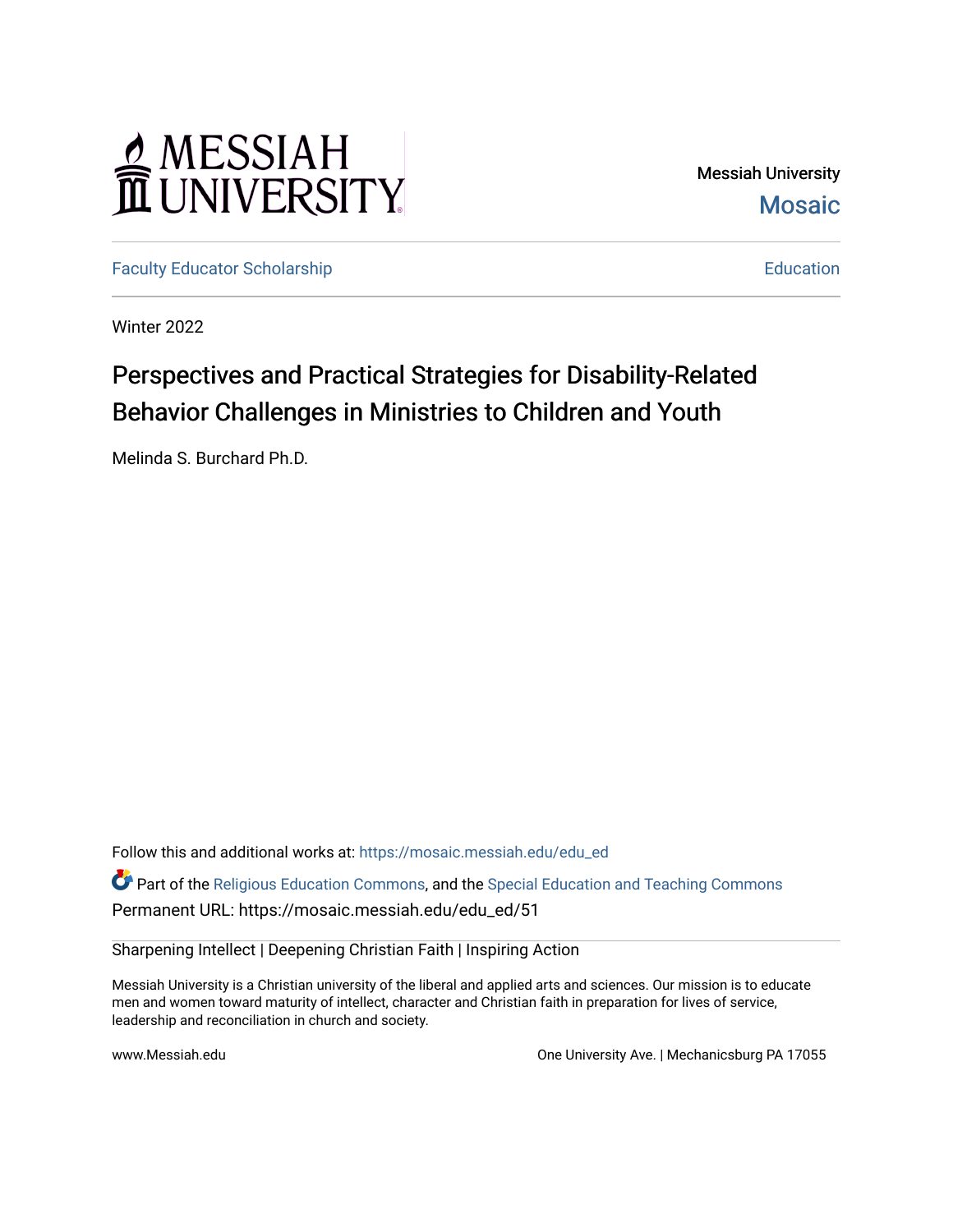# Perspectives and Practical Strategies for Disability-Related Behavior Challenges in Ministries to Children and Youth

Melinda S. Burchard, Ph.D.

Messiah University

# Abstract

Challenging behaviors happen, even within Sunday schools and ministries to children and youth. This essay explores spiritual and theoretical perspectives about disability and addressing behaviors. Teachers, leaders and volunteers may benefit from example practical strategies for planning for and responding to such challenging behaviors, especially the social, emotional and behavioral challenges related to disability.

Keywords: *behavior, disability ministry, New Testament Biblical perspective on disability, children's ministry, youth ministry*

**Melinda S. Burchard, Ph.D.,** is Associate Professor of Special Education at Messiah University.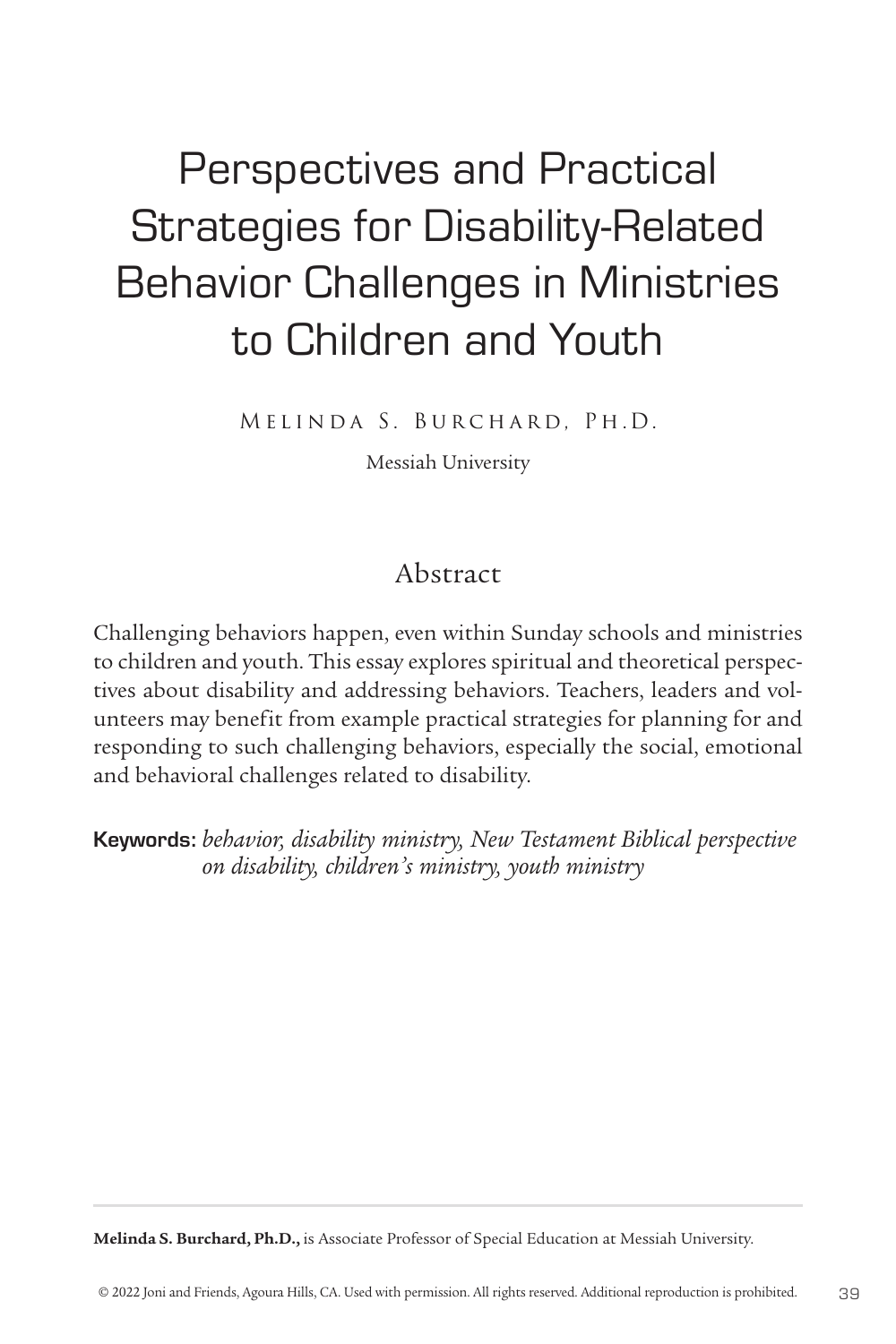# Perspectives and Practical Strategies for Disability-Related Behavior Challenges in Ministries to Children and Youth

As Johnny's autism intensified, volunteers in church ministries faced unexpected challenges of elopement, tantrums, hitting and biting. At times, parents rotated church attendance so he could simply stay home. Responses within the church body varied dramatically. One pastor recommended building a "cage" to contain him during Sunday school. Others ministered to Johnny and his family through varied and unique skill sets. One seamstress designed a special quilt for Johnny with a heart evident in the middle of the swirling "storm at sea", sharing her hopes and prayers through each stitch. Sharon and Dave opened their home as one place for safe family fellowship. Tim, the tough and gentle horse trainer, volunteered as a weekly special buddy. None of those individuals were trained special educators or even teachers. Each of those members of the body of Christ demonstrated tangible expressions of love using the personhood of their own creation and design, and in so doing, welcomed Johnny as a valued part of the church body, enabling his family to fellowship and worship in church community.

# Introduction

How can the church ministries work well for children and youth with disabilities, especially for disability-related behavioral challenges? A biblical perspective of disability requires grasping relationship with God the creator and master of all we are and will be as individuals and in relationship within the church body and in outreach from that body. Teachers and leaders of ministries communicate much about a particular church body and about God as they plan for and respond to behaviors of children and youth, especially to those with disability-related challenging behaviors.

#### *Recognition of Brokenness*

Societal perspectives of disability outside the church vary widely but tend to influence perspectives of disability within the church. In a culture generally emphasizing independence and self-sufficiency, relating to individuals with disabilities may feel awkward or discomforting for some, or quite natural for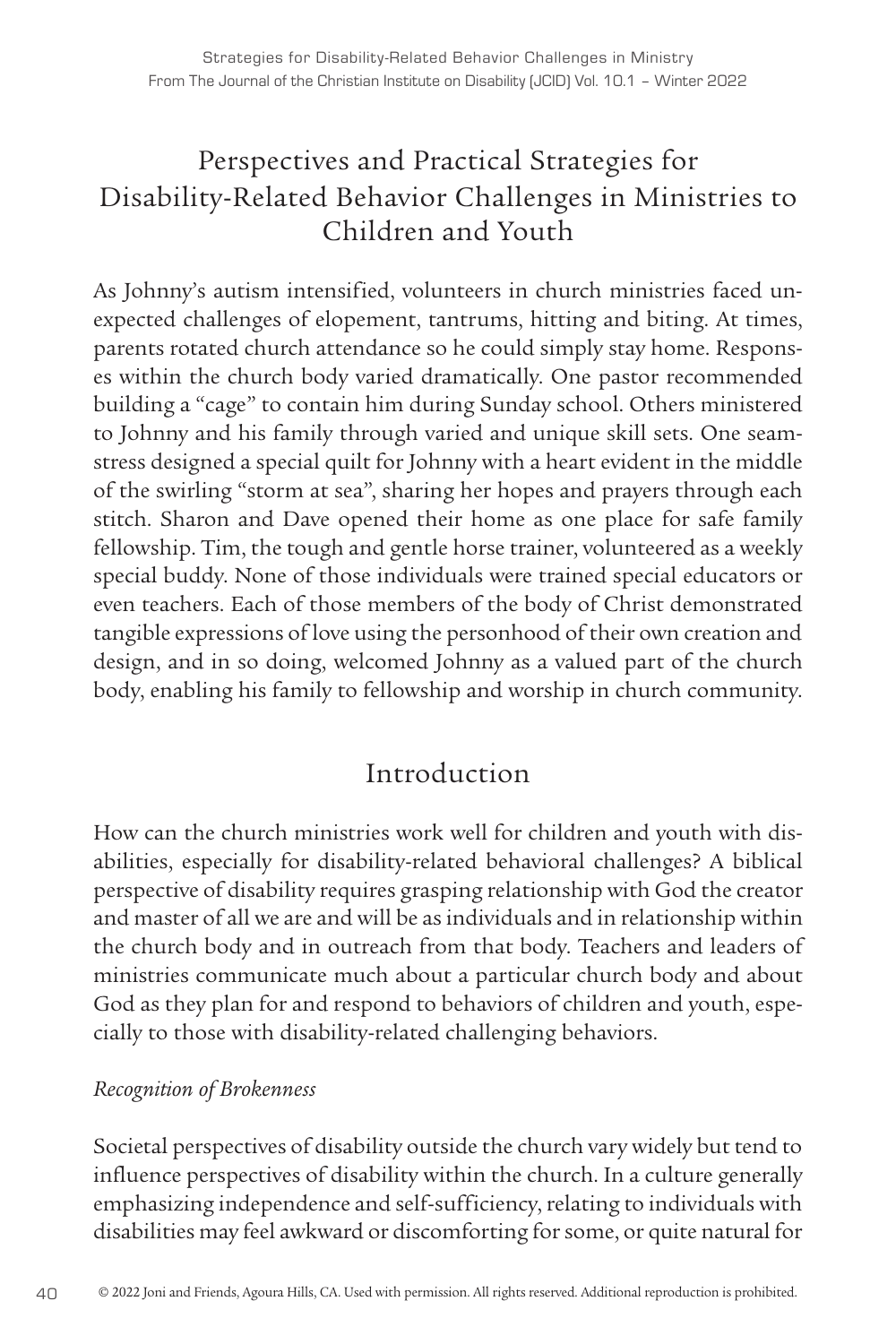others. Focusing inward on our own brokenness is a helpful foundation for perspectives of disability. Beates (2012) challenges that "… absence of people with disabilities in the church indicates that the church has not yet grasped deeply enough the essence of the gospel; and conversely, God's people have drunk too deeply from the well of cultural ideology with regard to wholeness and brokenness" (p. 79). He asserts that our perspectives of disability are rooted in comprehending "…the transforming power of the gospel…" acknowledging "…our inability, our weakness, and our brokenness…" to deep awareness that "…our God is supremely able" (Beates, 2012, p. 80). Founded in understanding that all are broken, Beates further challenges us to be a countercultural church that fulfills biblical mandates to bring in those with disabilities and anyone else who feels broken or marginalized (p. 82), to then submit and serve together in our mutual weaknesses to God's strength (p. 131). By "…living transparently… with weakness, and allowing these weaknesses—recognized, owned, admitted, and surrendered… the church must be inclusive, biblical, accessible, practical, evangelizing, assimilating, promoting and multiplying" (140).

#### *Communicating Value of Individuals with Disabilities*

Disability etiquette clearly establishes that when referencing individuals with disabilities one should use "people first" language. That way of discussing disabilities references the person first, not the diagnosis, showing respect that one is human first, not defined by a category or diagnosis or label (Peoplefirst.org, 2020; SelfAdvocate.net, 2020). In other words, instead of saying "that blind kid", you might ask about "Jamie with his blindness".

**Christ values ALL he created.** Humans were designed in God's own image, declared to be a work that was "very good" (Gen. 1:27, 31). He designed each of us with intimate knowledge. "For you formed my inward parts; you knitted me together in my mother's womb" (Ps. 139:13). That creation was with beautiful intentional design. "I praise you, for I am fearfully and wonderfully made. Wonderful are your works; my soul knows it very well" (Ps. 139:14). Even more amazing, our Creator continues to know us and to value us tremendously. "But even the hairs of your head are all numbered. Fear not, therefore; you are of more value than many sparrows (Matt. 10:30- 31). Consistent with such Scriptures, speaking with "people first" language communicates respect and the immense value of everyone no matter our appearance or performance or behaviors.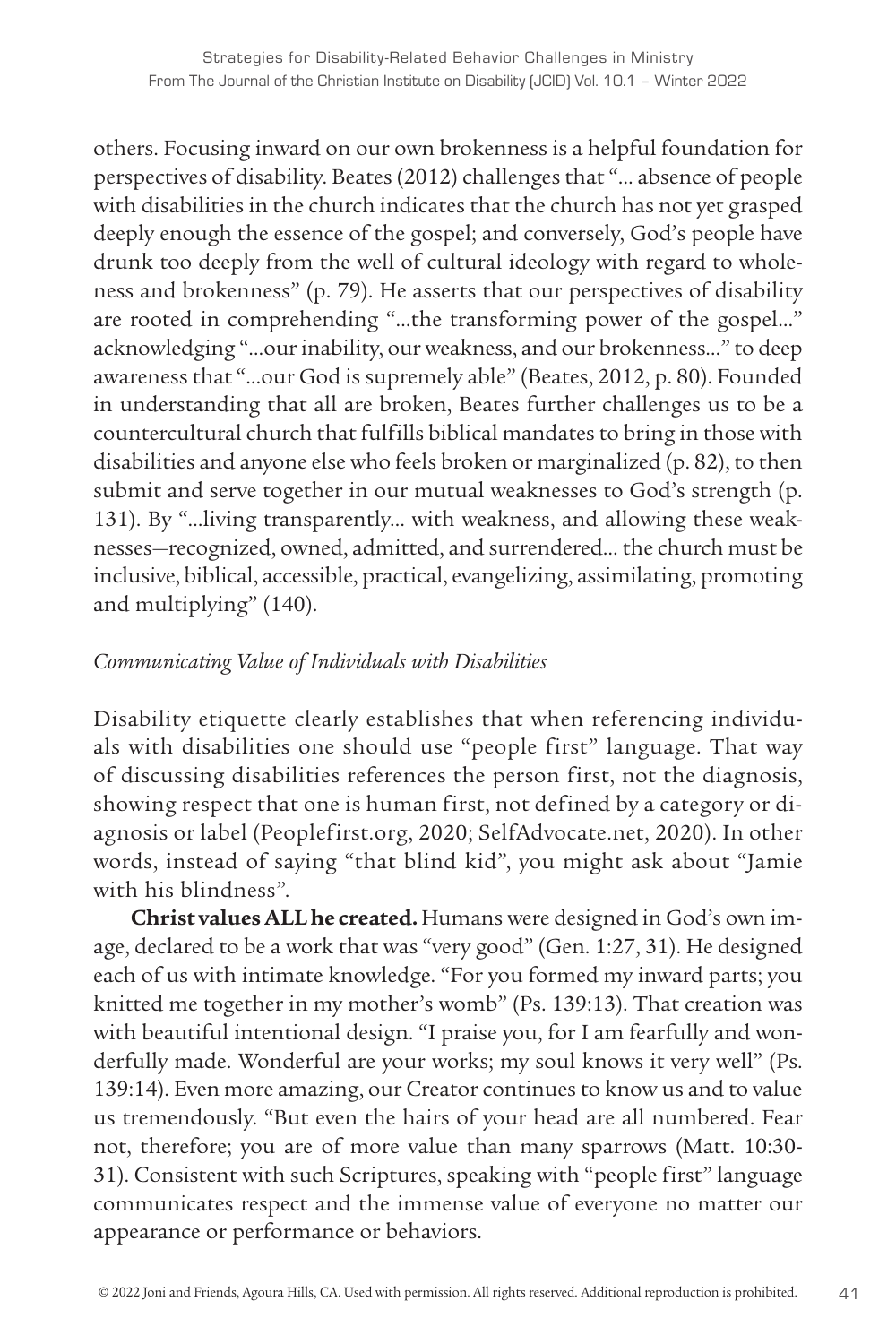**Christ Challenges to Love the Least of These**. Christians are charged, "…to do justice, and to love kindness, and to walk humbly…" (Mic. 6:8). Jesus tells us "…Blessed are the merciful" (Matt. 5:7), and that in ways we serve "the least of these" we are serving Him (Matt. 25:40). "This is my commandment, that you love one another as I have loved you" (John 15:12). So many marginalized individuals could fit the category of "the least of these", but certainly children and youth with disabilities can fit that category, and as teachers and leaders in church ministries, Jesus motivates us to be kind, merciful and loving as we serve them.

**Christ Modeled Inclusion**. During his own earthly ministry, Christ himself interacted with ALL, even touching a man whose medical disability of leprosy technically classified him as "unclean" (Luke 5:12-13). In a parable, Jesus challenged believers to actively pursue fellowship with society's rejected, including those with disabilities (Luke 14:21). Not only does God's word model inclusion of people with disabilities in care and hospitality, examples throughout Scripture show God's use of people in leadership who may have seemed somehow disqualified or incapable. For example, Moses initially protests God's calling because he is "slow of speech" (Ex. 4:10) though God goes on to use Moses as a mighty leader. Clearly this biblical model teaches the church to not only speak about people with disabilities as valued and respected, but to also honor the person's value through actions.

**Leaders Value Voice.** To most successfully honor the value of an individual with a disability teachers and leaders need not just communicate *to*, but also communicate *with* those individuals. Well-intentioned planning that excludes the individual in their own planning, or that discounts the expertise and wisdom of parents, may unintentionally distance the very ones a teacher or leader seeks to serve. When a child is very young or unable to express needs, leaders should ask parents what works and what is needed, including questions about specific components of the ministry program. Even children without words can usually communicate preferences or needs. Most children will feel empowered when involved in planning for their own successful inclusion. Valuing the person first includes valuing the voice of parents and the child in planning for inclusion and belonging in Sunday school and church ministry programs.

#### *Issues of Equity versus Equality*

Inevitably, teachers can anticipate issues of equity versus equality. Equality generally means everyone gets exactly the same thing, while equity means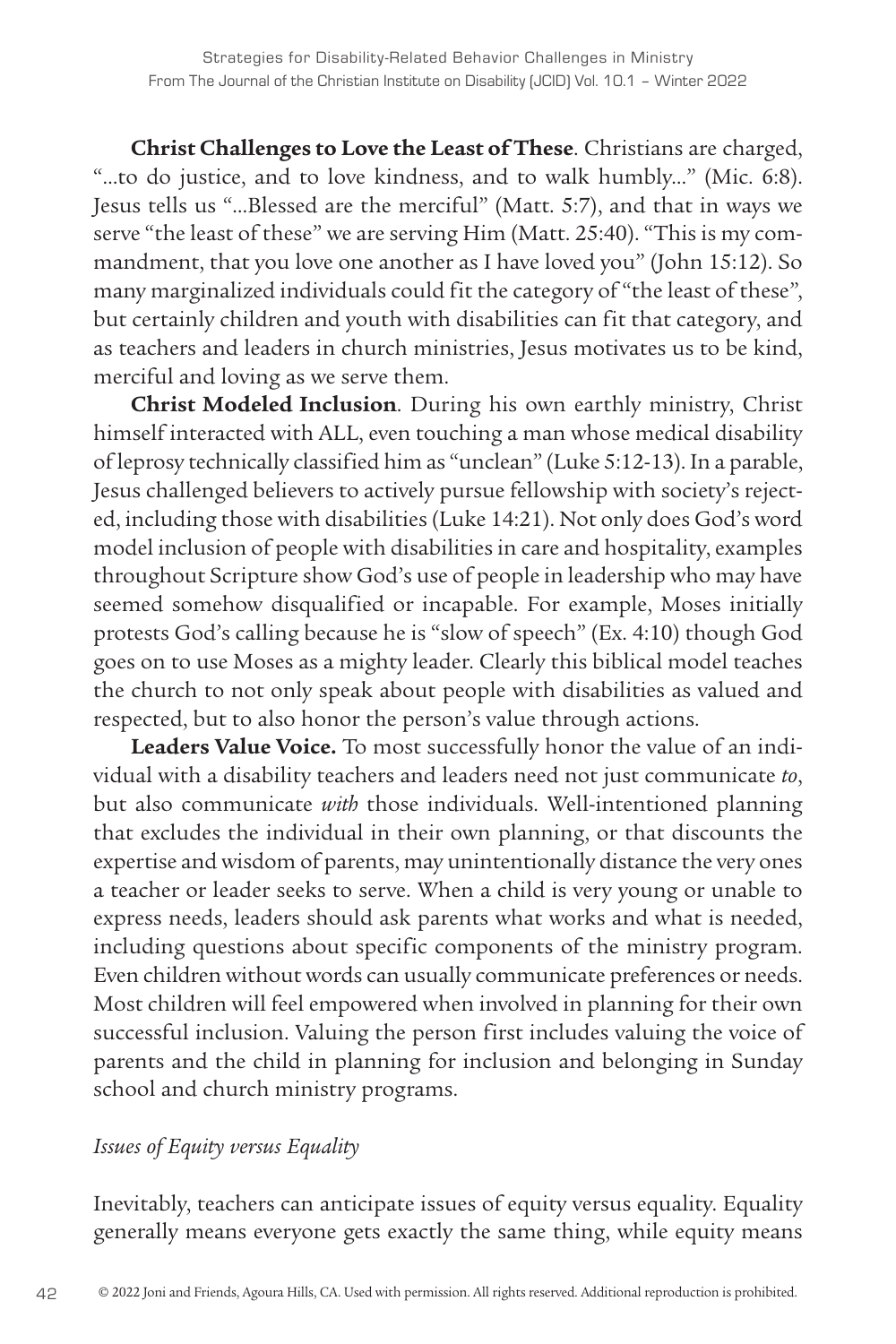people get what they need for access, participation, and belonging. When accommodating or adapting for the needs of one individual, if at all possible, let such actions occur with invisibility. For example, a fifth grader in the group has stopped participating and after conversation, the teacher learns that children laugh at her when she answers questions wrong due to her auditory processing disorder. Lexie explains that she can hear and reason, but she just needs more time to process what she hears. Without more time, she might answer a question that was asked minutes ago rather than the current question, so saying "I don't know" has become Lexie's default to avoid the laughter of peers. In this example, an apparent behavior of non-participation is in fact a social strategy of self-protection rooted in a disability that impacts learning. Together, Lexie and the teacher agree upon a signal system. Each time the teacher plans to call on her to read a Scripture or answer a question, the teacher will hand her an index card with the question in writing or the verse reference, giving a delay for processing before calling on her. Handing Lexie a card with the reference "I John 1:9- 10" the teacher says, "Lexie, in a moment I'll ask you to read I John 1:9 and 10. Guys, first let's get some context for what I John is all about…." After brief context, the teacher turns to Lexie for the Scripture reading. To keep that signal system even less visible, the teacher could use index card cues for everyone. Such efforts to keep accommodations and adaptations invisible communicate respect for the individual.

When invisibility is not possible, anticipate challenges to fairness. Children notice who got "more" or who "got the pink marker last time". Even young children can comprehend that fairness is not always everyone getting the "same". A teacher who wears glasses may point out that to read the Bible, they need to wear glasses, but that having everyone use the same glasses would not actually be fair since not everyone needs those same glasses. Pop Pop uses a cane to navigate from car to the worship seating, but Nannie doesn't need a cane. For example, in order to handle the noise level during free play, Max wears noise-cancelling headphones. Only Max needs headphones, and while simple, such an accommodation is visibly different from what everyone else is doing during free play. When questioned about that difference, without calling focused attention upon Max, the teacher can simply reply, "not everyone needs the same but we all get what we need." Through individualizing accommodations or adaptations, teachers and leaders of children and youth can demonstrate value for the individual by providing each child with what is needed, even when not the "same".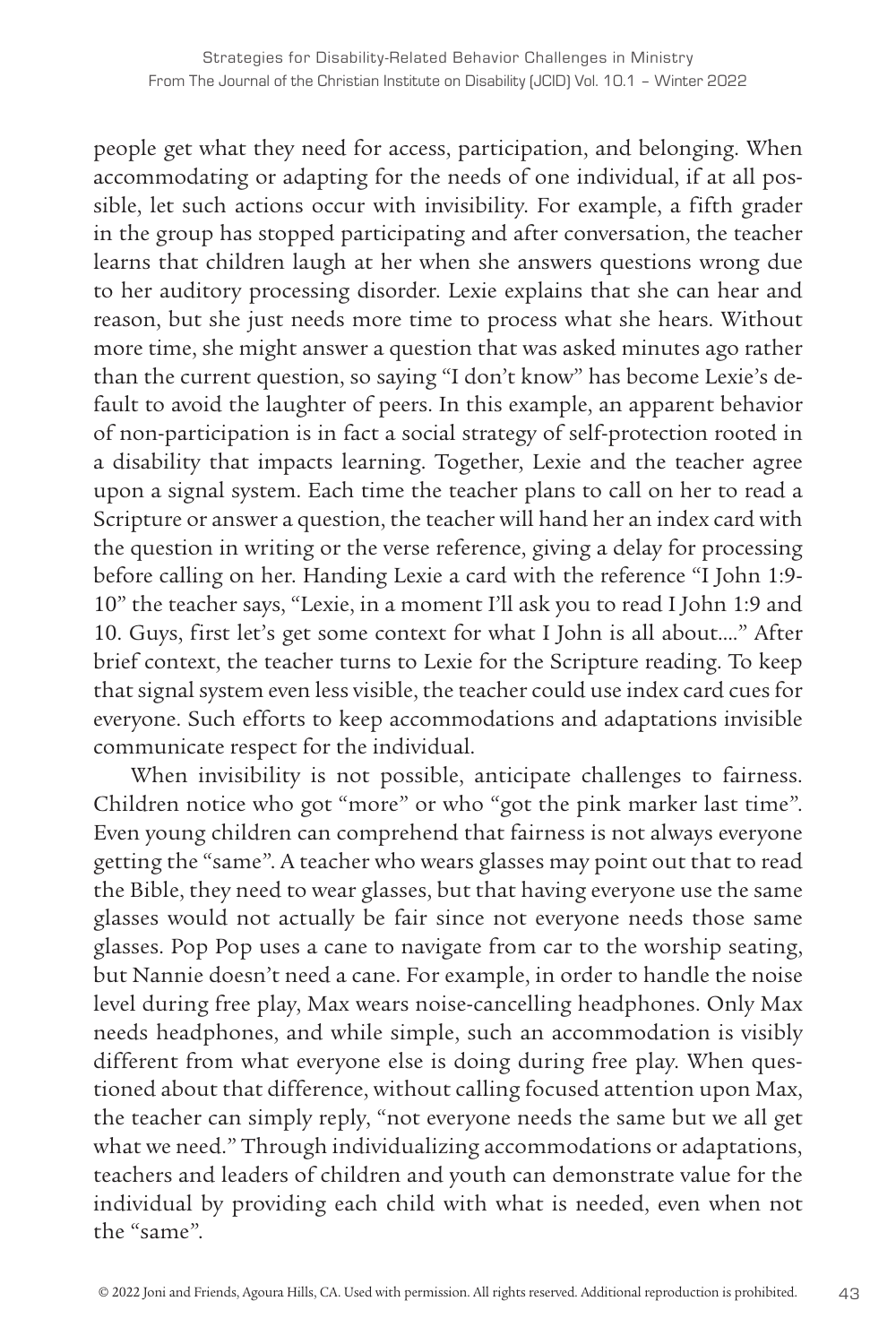#### *Behavior Challenges within Church Ministry*

Within church ministry, welcoming and even embracing individuals with challenging behaviors can sometimes stretch the imagination of the church body. Simply managing typical behaviors can be challenging in ministries such as Sunday schools or youth groups. Though varying in cultural norms, most such ministries lack the structures of schools to support behavior, and especially to deal with behavioral challenges. Teachers and ministry leaders volunteer with varied training and experiences to support behavior of children and youth.

Stretching churches even further, as churches implement ministries after initial pandemic shutdowns, interruptions in ministry understandably magnify behavioral challenges for all children. Children may have experienced limited social interactions for months. Children's experiences in home may have ranged from increased stress to decreased demands. Returning to social interactions and routines of ministries may require re-learning the social norms and expectations for all children. Children will adjust to church and ministry engagement with varied responses and in varied timing.

#### *Disability-Related Behavioral Challenges in Church Ministry*

Some children with specific disabilities may face even greater challenges as they readjust to social engagement and re-learn expectations in their Sunday school or youth ministries after time away. Imagine a few examples. A young child with an attention deficit may be out of practice using strategies for impulse control or turn taking. A fourth grader with a reading learning disability may have lost some skills and experience increased frustration if asked to read aloud. A teen with autism may experience tremendous stress when expected to flex back to old schedules and routines. A child with an intellectual disability may experience confusion when asked to limit the hugging of friends not seen in months. Any child who struggles with social skills may be challenged to again catch on to the unwritten rules of such social settings. While all children may face challenges in returning to church and ministry participation, many children with disabilities may face frustrations beyond the norm in such recalibrations as they return to the social engagements required through ministry programs.

Therefore, ministry leaders face increasing demands for structures, behavior planning, and anticipated responses when challenging behaviors occur. Beyond simply practicing patience, the purpose of this essay is to offer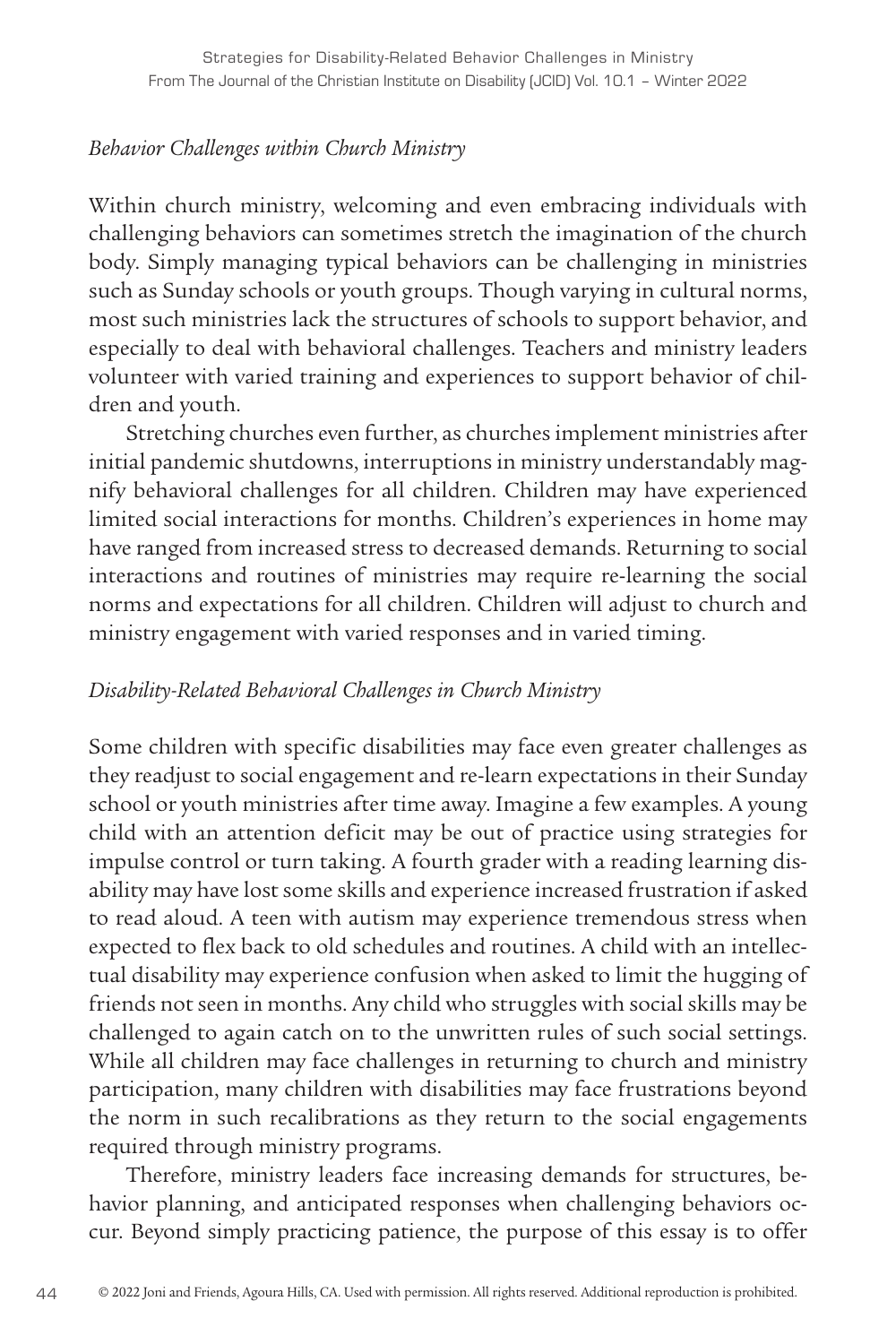theoretical and practical supports to ministry teachers and leaders. Through examining highlights of theoretical perspectives and example practical strategies, ministry teachers and leaders can support inclusion and belonging of all children, especially children with disabilities involving social skills and behaviors.

#### *Awareness of Culture and Norms within Ministries*

One helpful step in planning for behavior support within the context of a church or ministry is to identify prevailing culture and social norms. Though all Christian churches and Christians are part of ONE body of Christ (Rom. 12:4-8), each church community or ministry is distinct in its own structures, culture and the social norms expected by children who participate in its programs.

#### *Physical Accessibility*

Though having a physical disability does not mean that individual will struggle with behaviors, ensuring physical accessibility certainly reduces frustrations and is an appropriate entry point for later addressing more challenging concerns such as supporting behavior. *How can children move and access materials around the church and classroom?* Can every child reach sinks to wash hands? Is each space physically accessible for navigation in a wheelchair? Can every child reach and use learning materials? Components of physical accessibility communicate the message that all individuals are welcome in this space.

#### *Participation*

Beyond physical accessibility, some cultural norms are observable. *How are children participating in worship and learning?* To what degree are children participating in corporate worship with adults? Are classrooms mostly noisy or quiet? In Sunday school classes, for what duration are children expected to sit in chairs? How are children actively engaging? Specific to behavior, what range of behaviors "fit" the norm?

#### *Belonging*

Other cultural and social norms require more reflective consideration. Merriam-Webster defines belonging as, "close or intimate relationship" (2015). *How might children see themselves in this fellowship or group?* Do coloring sheets or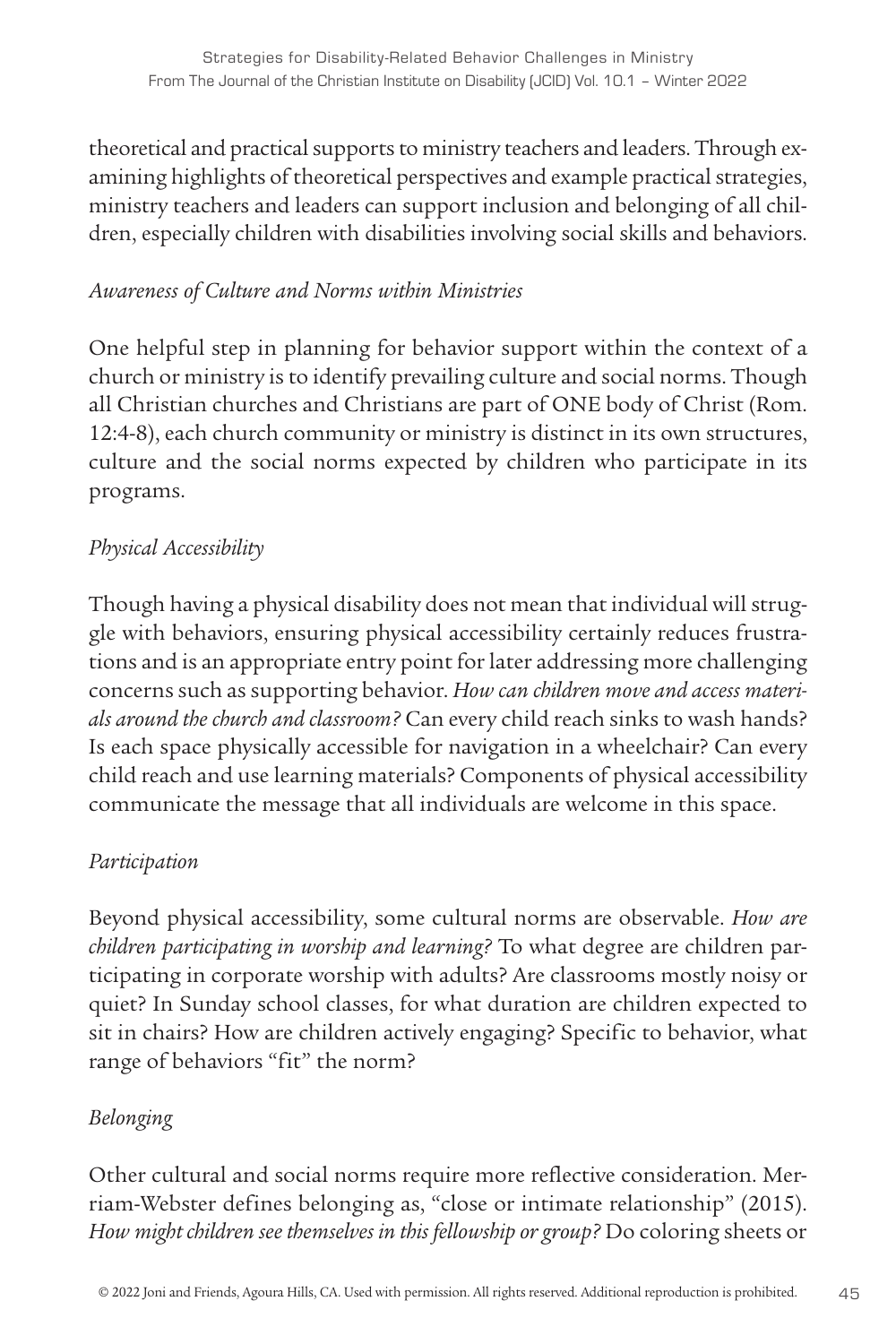classroom illustrations include people who look like them? *How do individuals fit into the group?* Are there cliques in Sunday schools or the youth group that may inhibit belonging for all children? Who is friendly with the child who doesn't look like, speak like, or move like the rest of the group? *What group behaviors support or inhibit belonging?* Does spiritual discussion require Scripture memory? Does the "system" elevate children who exhibit high intelligence the most as most worthy of leadership? What do children laugh at? Would a child who struggles communicating feel safe contributing to the conversation? Specific to behavior, what behaviors challenge belonging in groups?

#### *Proactive Behavior Planning Supporting Faith Values*

Each church or ministry prioritizes specific ministry values. When behavior planning starts with awareness of the current norms, then Sunday school teachers and ministry leaders can reason through behavior planning that supports children engaging in ministries and programs toward those Christian values.

While proactive planning and structures prevent many challenging behaviors, challenging behaviors will occur. While it is not the role of Sunday school teachers or youth leaders to teach social skills and behaviors as in schools, still such leaders face real time decisions about which behaviors to address in ministry contexts. Importantly, behaviors that risk safety of the child or others must be addressed, such as running with scissors or kicking others. For other behavioral challenges, teachers and leaders can reason if the behavior is just annoying and can be ignored, or if the behavior actually impedes the learning of the child or others, or if it inhibits the child from building connections in that faith community.

# Applying Perspectives and Strategies

Certainly, volunteering in ministry requires the heart to serve. While ministry volunteers do not need teaching degrees, some information and training about education helps, especially when planning to support behavior.

#### *Lived Perspectives of Disability*

In general, what does each ministry demonstrate as the lived perspectives of disability? In *Luke 14:13*, Jesus instructs us to fellowship with the marginalized, including individuals with disabilities. How is a particular class or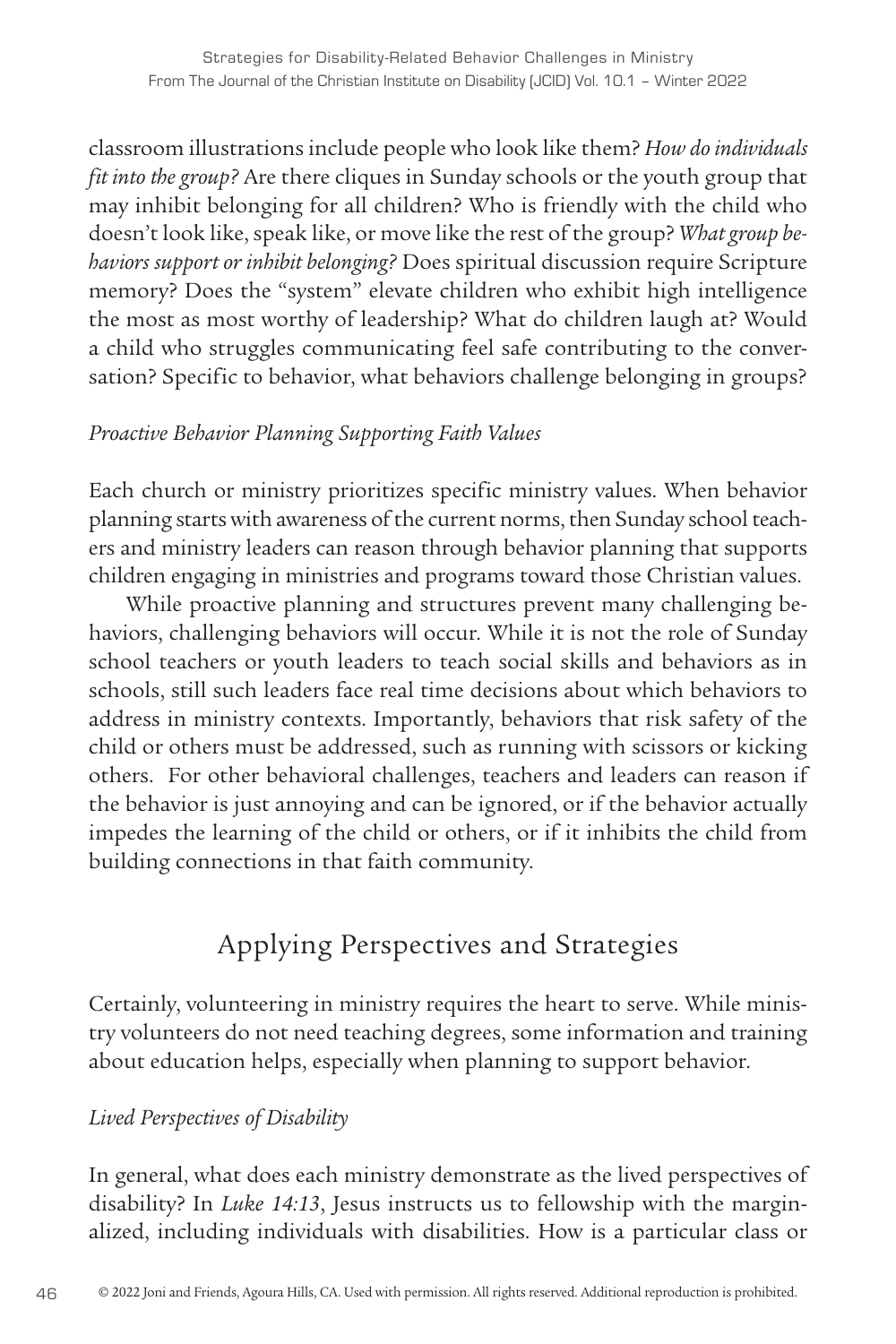ministry demonstrating hospitality to individuals with disabilities? "…The sovereignty of God is in, over and through all circumstances…" including disability (Tada, et al., 2014, p. 35). "Disability is a high price of living in a sin-cursed world. As Paul reminds us, all creation, including people with disabilities, 'groan' in suffering as we wait for perfect redemption (Rom. 8:19-25). Regardless of how blessed we appear, we are all still in pain this side of heaven. But we also know that 'God causes all things to work together for good to those who love God, to those who are called according to His purposes' (Rom. 8:28). That calling includes disability" (Deuel, 2013, p. 83). Furthermore, Deuel asserts, "When Jesus came to earth, in addition to dying on the cross for sin, his mission was to repair the effects of the curse… As his commissioned agents, we continue the work he began…. Part of God's plan for people with disabilities was to not only glorify Jesus, but to also minister to others—not just in their disabilities, but because of them" (2013, p. 86). How is each ministry not only ministering *to* individuals with disabilities, but preparing them *for* commissioned ministry?

#### *Disrupting Separating Responses to Challenging Behaviors*

When considering behaviors, we know that "…all have sinned and fall short of the glory of God," and are justified by his grace as a gift, through the redemption that is in Christ Jesus (Rom. 3:23-24). Children demonstrate natural tendencies toward selfishness, and sometimes even within ministries, children will intentionally sin against one another. Still, perspectives of sin do not explain every challenging behavior for individuals with some disabilities. For example, a child with autism who tantrums when experiencing disruption to a routine, may be communicating frustration.

Historically, those who "misbehaved" experienced degrees of exclusion from community. While inclusion in church has progressed through time (Beates, 2012; Tada, et al., 2014), still, because Sunday school teachers or ministry leaders typically have limited authority, the default response to truly challenging behaviors may be degrees of exclusion, removing a child to the side, or entirely from a class or group.

What happens when a challenging behavior occurs? Is the typical response some degree of separation? How do responses communicate and promote belongingness in the group, in the church, and as fellows commissioned for shared ministry? To truly assimilate individuals with disability-related behavior challenges, we must disrupt tendencies to separate those with challenging behaviors, and push to instead embrace and include.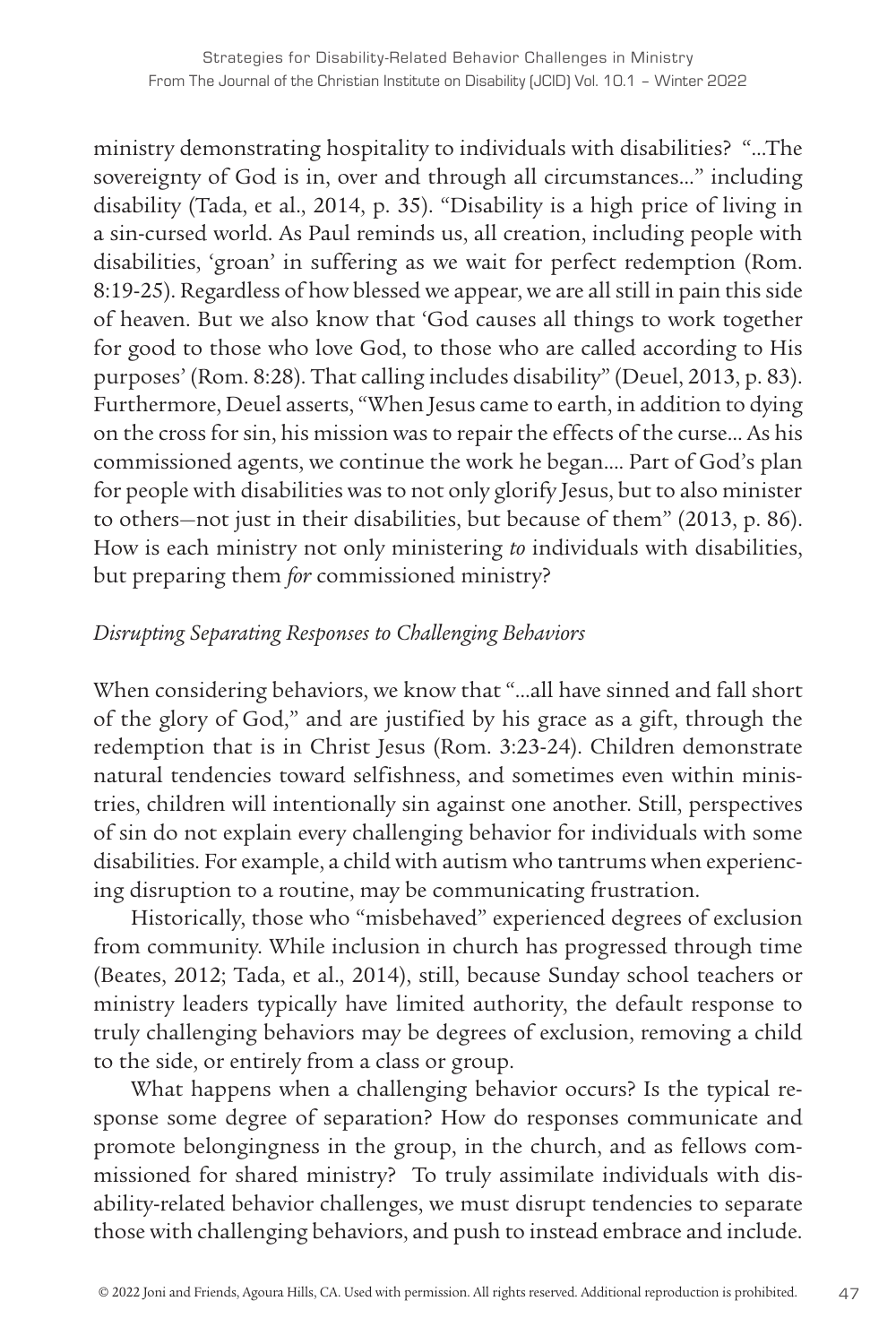#### *Planning Developmentally*

Certified educators learn various theories of human development, each with implications for behavior. From constructivist theories of development from such theorists as Piaget or Erickson or Vygotsky, we expect children to change and grow across various stages of human development, and we expect some children to require more support than others (Flick, 2011). Regardless of teacher training, Sunday schools generally operationalize such educational theories in the expectations for the varied amount of movement and sitting required a class of toddlers versus a class for teens. When leaders train new ministry volunteers, a bit of human development training might support volunteers in understanding what behavioral expectations are appropriate for their age group. Toward success with behavior, a new teacher of five-year-olds should reasonably expect to allow time to support sharing and turn-taking and to expect limited time sitting still, while a new youth leader might instead benefit from models to promote more sophisticated social and emotional skills. For example, if empathy is a target value in a youth group, time must be structured for challenging discussions and perhaps practice of community service.

In simplest application of a constructivist approach, church and ministry volunteers can plan to promote ministry values through repetitious exposure to those values, building opportunities for children to make meaning as they engage. When behavioral challenges occur, this approach encourages teachers and leaders to come alongside in support of behavioral success. In more challenging cases for children who have experienced trauma, this approach challenges teachers to support the child in slowly building trust that the teachers or leaders are safe, an approach that requires much time and consistency.

#### *Intentionality in Designing an Environment*

Regardless of whether a class meets in a basement or the finest facilities, leaders and teachers communicate much through environment. A teacher can intentionally design a learning environment to communicate messages and to support learning and behaviors (Chandler & Dahlquist, 2015; Flick, 2011). Such typical environmental supports range from arrangement of chairs to promote discussion to a poster of the focus scripture. Specifically for children with behavioral challenges, environmental supports may include such as an auditory signal a few minutes before transitions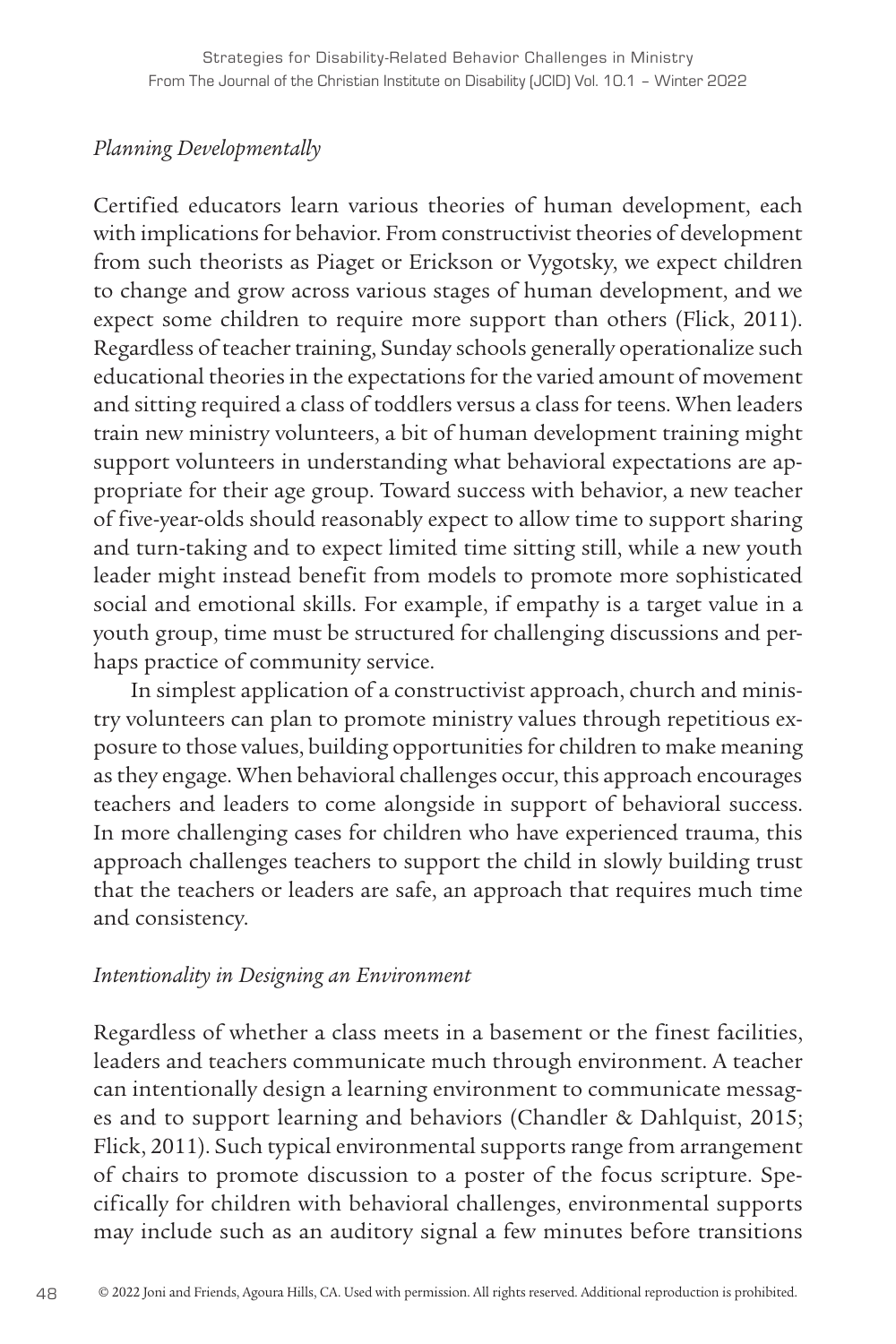between activities, or placement of a supportive adult nearby for a child experiencing anxiety.

Many children experience anxiety or concerns when situations are highly unstructured or unpredictable. Therefore, beyond physical environment, routines also support behaviors. If a team of volunteers rotate as teachers, do they share the same expectations for gaining the teacher's attention or for what prayer time looks like? Is there a rhythm or routine for how time is spent? For example, class may consistently start with a time of praise and worship, followed by a listening lesson, followed by some creative activity, etc. When such routines are consistent, a posted visual schedule of that routine may support a child who is anxious about what comes next or when they can expect a restroom break. Creative adaptations to environment extend hospitality to communicate safety and belonging in a space and community.

#### *Reinforcing Positive Behavior*

What should ministry teachers and leaders do when truly challenging behaviors occur? While current teaching theory reject extremes of behavioral theories, from rote learning to punishments, when the most challenging behaviors occur, strategies such as reinforcement offer options to effect change (Burchard and Deardorff, 2020; Chandler & Dahlquist, 2015). Though not the responsibility of a church and ministry volunteers to teach behavioral goals for a child with a disability, it is sometimes appropriate for ministry teachers and leaders to support consistency in what works for a child in home and/or school.

Short of bribing or manipulating a child, reinforcement of desired behaviors is a particularly strong option to promote a new or developing behavior. One example is to verbally praise the children who are following the activity directions as one way to encourage those children who are off task or not yet on task. Specific for a child with hyperactivity, a teacher may offer frequent praise for the child remaining in the circle for the Bible story time (Burchard & Deardorff, 2020). For ministry programs through which children earn levels for Scripture memory or similar achievements, to reduce behavioral expressions of frustration by children who struggle with memory or cognition, leaders may consider individualized reinforcement of incremental achievements, beyond those prescribed by the established program.

For a child who is resistant to participating in un-preferred activities, teachers may employ a simple "contingency contract", essentially engaging the child in a contract for expected behaviors. The simplest type of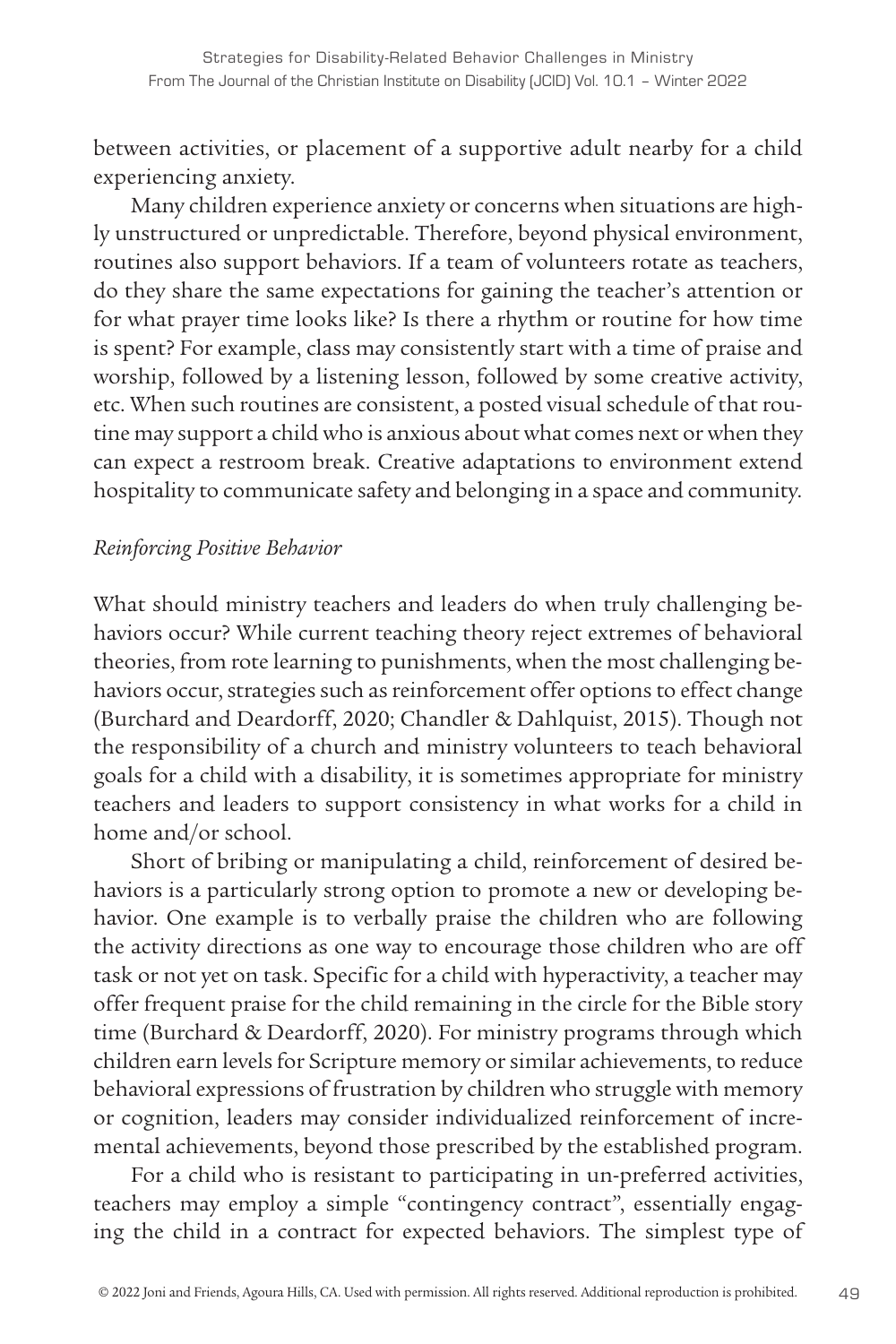contingency contract is a twist on a visual schedule, using a first/then board to show the child just two activities, with a visual representation of the first un-preferred activity on the left side labeled "first", and a visual representation of a more preferred activity on the right side labeled "then" (Burchard & Deardorff, 2020). Such an approach avoids rewards such as treats or stickers by using preferred activities as the reinforcement to participate in un-preferred activities.

#### *Reconciling Community*

Consistent with concepts of restorative justice, ministries can reverse that default response to separate those with disruptive or misfit behaviors through intentionality in building community, building shared values, and intentionally pursuing "offenders" to return them to community (Milner, et al., 2019). Implementation of restorative justice practices requires time for group members to define and occasionally redefine community, and to discuss and articulate expectations and feelings. Such practices may involve structures for sitting in circles and passing an item to signal turn-taking for responding to a challenging question. Because restorative practices focus upon reconciliation, teachers must also demonstrate flexibility to stray from intended schedules and content when circumstances require time to welcome a child back to community after an offending behavior (Milner, et al., 2019).

# Creative Solutions

Wondering how such concepts work together in reality? The following provide selected examples of creative solutions applied to disability-related behaviors that occur commonly in church and ministry scenarios. Though not exhaustive, such examples are intended as practical extensions toward brainstorming solutions for common anticipated behavioral challenges.

#### *Example Solution for Turn Taking*

Teachers consistently correct Alex for his behaviors during turn taking activities. When corrected, Alex demonstrates momentary disappointment in himself, but within minutes he messes up again with turn taking. The teacher starts first with friendly brainstorming with his mother seeking ideas to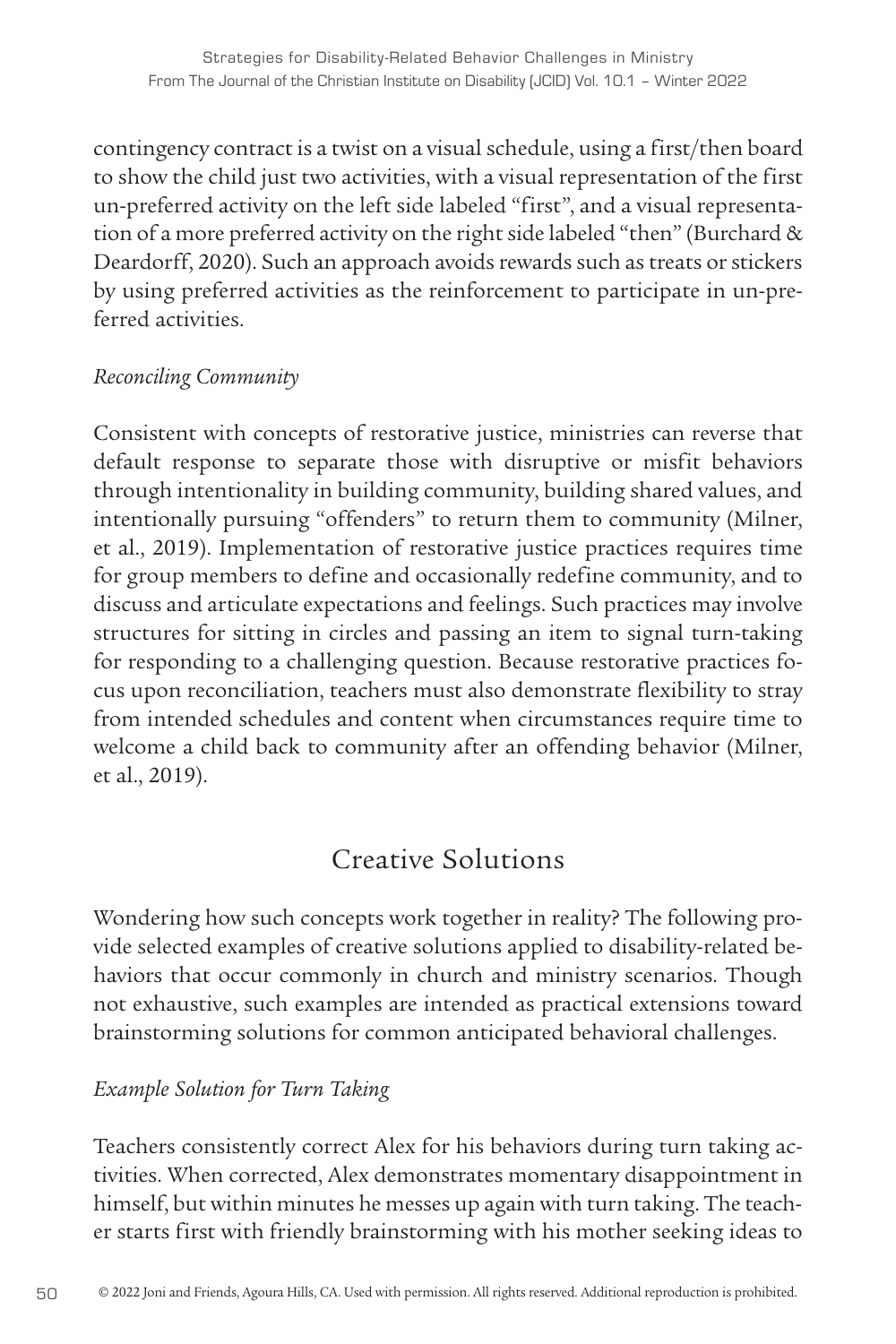support turn taking more proactively to avoid so many corrections. The parent explains how visual schedules work at home and school. Using that idea, Alex's teacher designs a visual schedule with photographs of classmates attached with Velcro to a horizontal board. She then explains the turn taking visual schedule to the class. She gives Alex the job of identifying which child gets the next turn, moving their photo to the end of the Velcro line after each turn. This gives Alex a positive way to stay actively involved in more appropriate turn taking.

#### *Example Solution for Attention Duration*

With Sarah's autism, she struggles with attending for the full duration of Sunday school. She typically whimpers after about fifteen minutes of sitting or listening and if movement does not soon follow, the whimpering quickly turns to crying and sometimes a full-blown tantrum. After brainstorming with Sarah's father and the children's ministry leader, a special buddy begins attending Sunday school with Sarah. The special buddy positively reinforces Sarah for sitting and listening for ten to twelve minutes at a time, with breaks between to walk or move for about three minutes. Sarah then returns to the class with support from her buddy to join into the next learning activity. This approach respects Sarah's abilities to attend and needs to move, and proactively supports greater success participating in more of the learning during Sunday school.

#### *Example Solution for Disruptions*

Drew seems to try to stay on topic but is frequently thinking of things other than the lesson or intended activity. At random moments, he inserts off-topic comments about video games or sports. With a whimsical sense of humor, Drew laughs at his own stories and other children typically laugh along or then want to add their own similar stories, de-railing the intended agenda for the entire class. First attempts at plans for more structure were implemented inconsistently across the teaching rotation, with some teachers complaining that the plan seemed overly rigid or that Drew could have more of a role. Because Drew is a pre-teen and well aware of his strengths and struggles, one favorite teacher takes Drew out for pizza to learn more about what works in school and other settings and to involve Drew in a personal plan to avoid lesson disruptions. Drew leads the planning and establishes a contract with that favorite teacher. Drew helps define what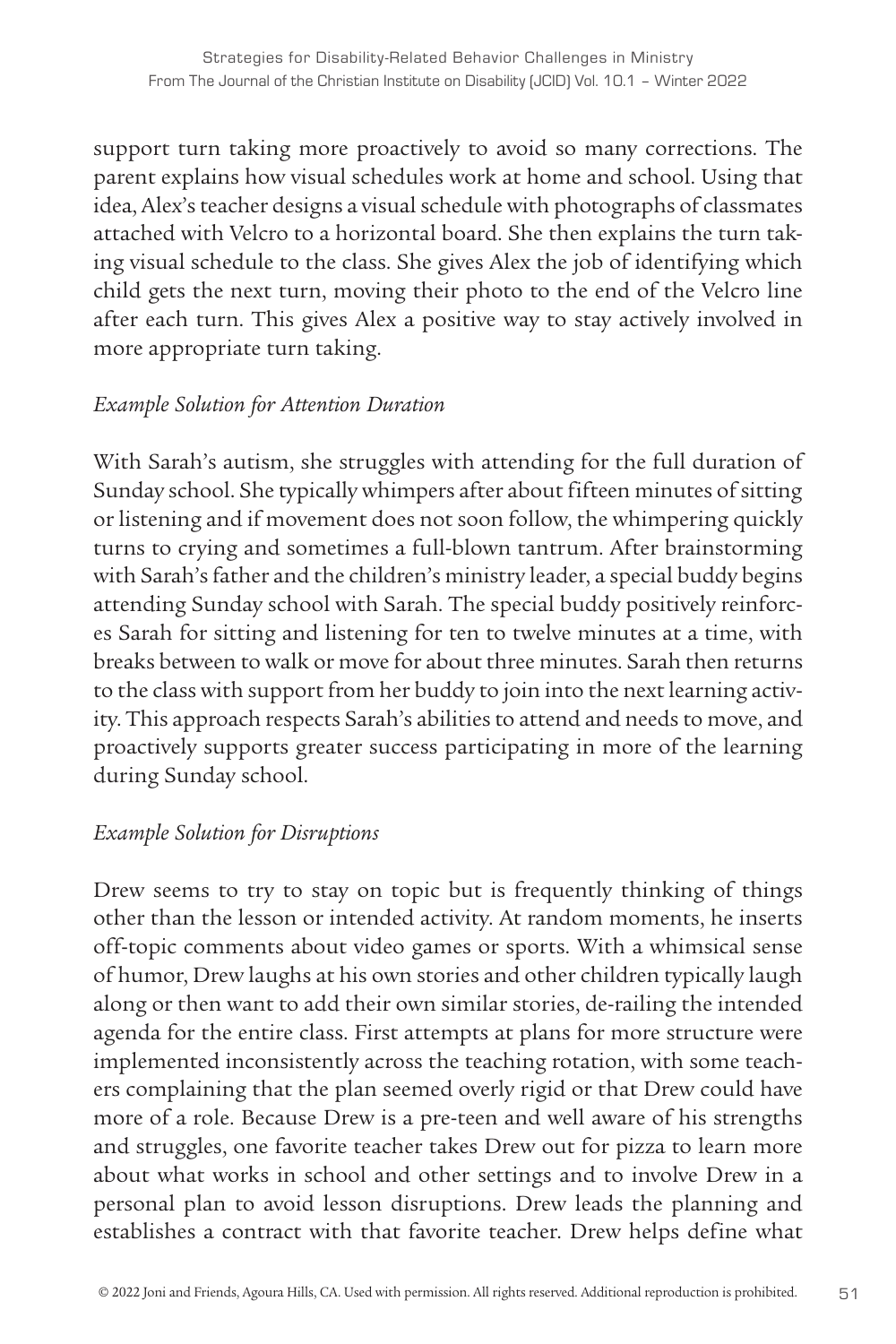on-task listening and participating will entail, and times when his stories are welcome, self-reporting his success to this teacher. The teacher then plans to take Drew out once each month for at least a walk when Drew struggles with more disruptions, and up to a pizza outing when Drew demonstrates more on-task listening and participating. The teacher plans each outing's conversation to briefly address on-task behaviors, but to focus most conversation on sports, video games, and expressions of joy in Drew.

#### *Example Solution for Tantrums*

Part of Mia's disability includes frequent tantrums, not occurring during every Sunday school meeting but possibly occurring up to twice each month. Teachers have noticed that Mia's tantrums usually occur when the class activity requires prolonged group interactions, and that Mia typically hugs herself and rocks back and forth prior to each tantrum. After consultation with parents, the teachers rearranged the room with a calm corner set apart partially using the back of one bookshelf, and including a large soft pillow and a few sensory items. Mia's parents brought Mia to the classroom to explore the new space and to help teachers practice using a photo of the corner as a way for Mia to ask to go there and calm down, hopefully at her first sign of self-hugging and rocking. When first implemented this plan gave a way for Mia to depart the group to calm down. Over time, parents continued to collaborate with teachers to refine a plan so that Mia could not only depart the group but also return to the group when feeling calm.

#### *Example Solution for Control*

While group leaders are aware of Josh's recent trauma, they need a better plan to manage class when Josh opposes the planned schedule of activities. Josh tells you he hates to be told what to do. Still hoping for Josh to participate in all learning activities, teachers organize each activity time with two activities, offering Josh a choice of what to do first. For example, after the Bible story, Josh can choose to cut color and glue pictures of the story in order from beginning to end, or he can choose to complete the word search. His group leaders verbally praise Josh for making a choice and then praise again for finishing one activity. If he participates in both activities, leaders pair verbal praise with high fives. Giving Josh choice for the order of activities gives him some sense of control during group activities.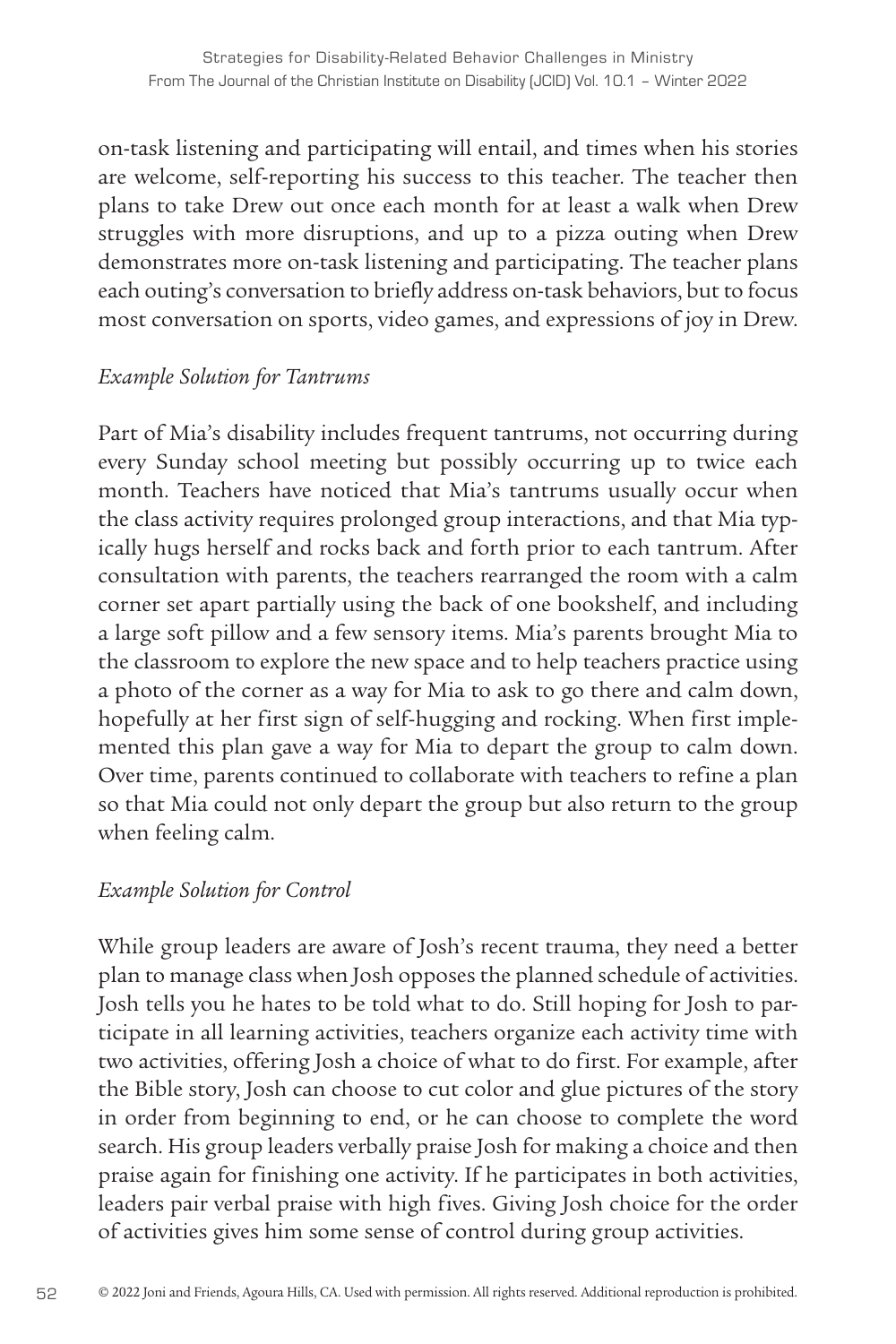# Conclusions

Managing behaviors in the context of children and youth ministries can be challenging for volunteers. The church is the community of all believers, including those with disabilities, even those with challenging behaviors. Therefore, volunteers may benefit from options to support positive behaviors and address challenging behaviors in such ministries.

Despite Johnny's extreme behaviors, individuals within the church body stepped up to demonstrate love, sewing a quilt, serving as a special buddy, and more. Such tangible expressions of love demonstrated value and belonging within the body, and enabled his family to engage in worship and fellowship.

Finding the solution for each child with challenging behaviors requires individualization. Usually, no one theoretical approach offers the only approach for such behavioral challenges. Instead, volunteers can combine strategies that fit the unique situation, the individual child, as well as their personal teaching and leadership approaches. Integrating various behavior strategies ultimately maximizes opportunities to welcome children with complex behaviors into the community and programs of the church, and beyond that to build their capacity to fully participate in the outward ministry of the church as well.

# **REFERENCES**

- Beates, M.S. (2012). *Disability and the Gospel: How God Uses our Brokenness to Display His Grace.* Wheaton, Illinois: Crossway.
- Burchard, M., and Deardorff, E. (2020). Intervening for truly challenging behaviors. *Bright Beginnings Association of Christian Schools International Professional Development Conference*, Exton, PA.
- Chandler, L.K. & Dahlquist, C.M. (2015). *Functional Assessment: Strategies to Prevent and Remediate Challenging Behavior in School Settings,* 4th edition. Boston: Pearson.
- Deuel, D. (2013). God's story of disability: The unfolding plan from Genesis to Revelation. *Journal of the Christian Institute on Disability, (2)*2, 81-96.
- Flick, G.L. (2011). *Understanding and Managing Emotional and Behavioral Disorders in the Classroom.* New York: Pearson.
- *The Holy Bible, English Standard Version*. (2008). Wheaton, Illinois: Crossway Bibles.